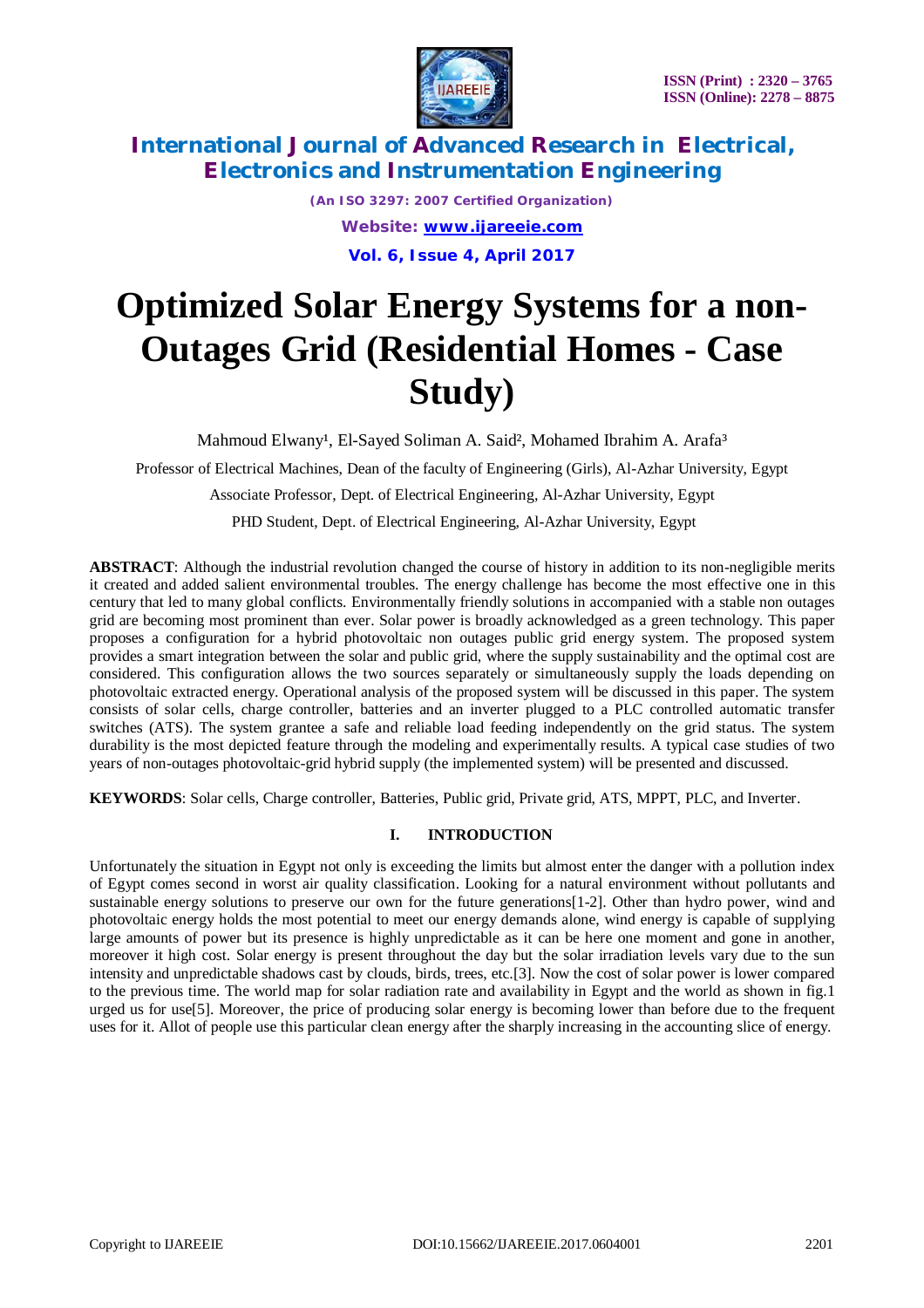

*(An ISO 3297: 2007 Certified Organization) Website: [www.ijareeie.com](http://www.ijareeie.com)* **Vol. 6, Issue 4, April 2017**



Fig.1. World map for solar radiation

The common inherent drawback of wind and photovoltaic systems are their intermittent natures that make them unreliable so it is important to be controlled as well as integrated with other more sources as batteries [6].

Two experiments with different specification was implemented, the first experiment using 520 Watt polycrystalline photocells and 20A/24DCV PWM charge controller produced 2600 W/Day, the second experimental using 520 Watt mono-crystalline photocells and 20A/24DCV MPPT charge controller produced 3120 Watt/day, more different kinds of loads as lights, motors, compressors, etc. to obtain accurate results. The second experience was the best it efficient than the first experiment by more than 17% of the first experiment.

### **II. THE PROPOSED SOLAR ENERGY CONVERSION MODEL**

The model of the proposed non outages hybrid grid-photovoltaic solar energy system which consists of the PV solar panels, charge controller, batteries bank, PLC controlled ATS panel and inverter as shown in fig.2.



Fig. 2. Block diagram of the proposed solar energy system connect to the public grid.

The system behaves as a load demand optimizer, where the load can fully supplied by the solar energy in case of the public grid outages[7]. In case of regular operation, solar energy and public grid are available; when the load demands are lower than the extracted solar energy the system will direct these extra energy into the batteries bank through the charge controller but when it lower than load then compensate power from batteries as in fig.2. Furthermore, the proposed system is designed for a non-outage 12 hours long at full load with OFF grid. The system suggest DC utilizations loads such as the heat application for future smart homes. The next section discuss the PLC controlled ATS. Batteries bank can modeling by Thevenin's equivalent circuit as shown in fig.3.[ 13].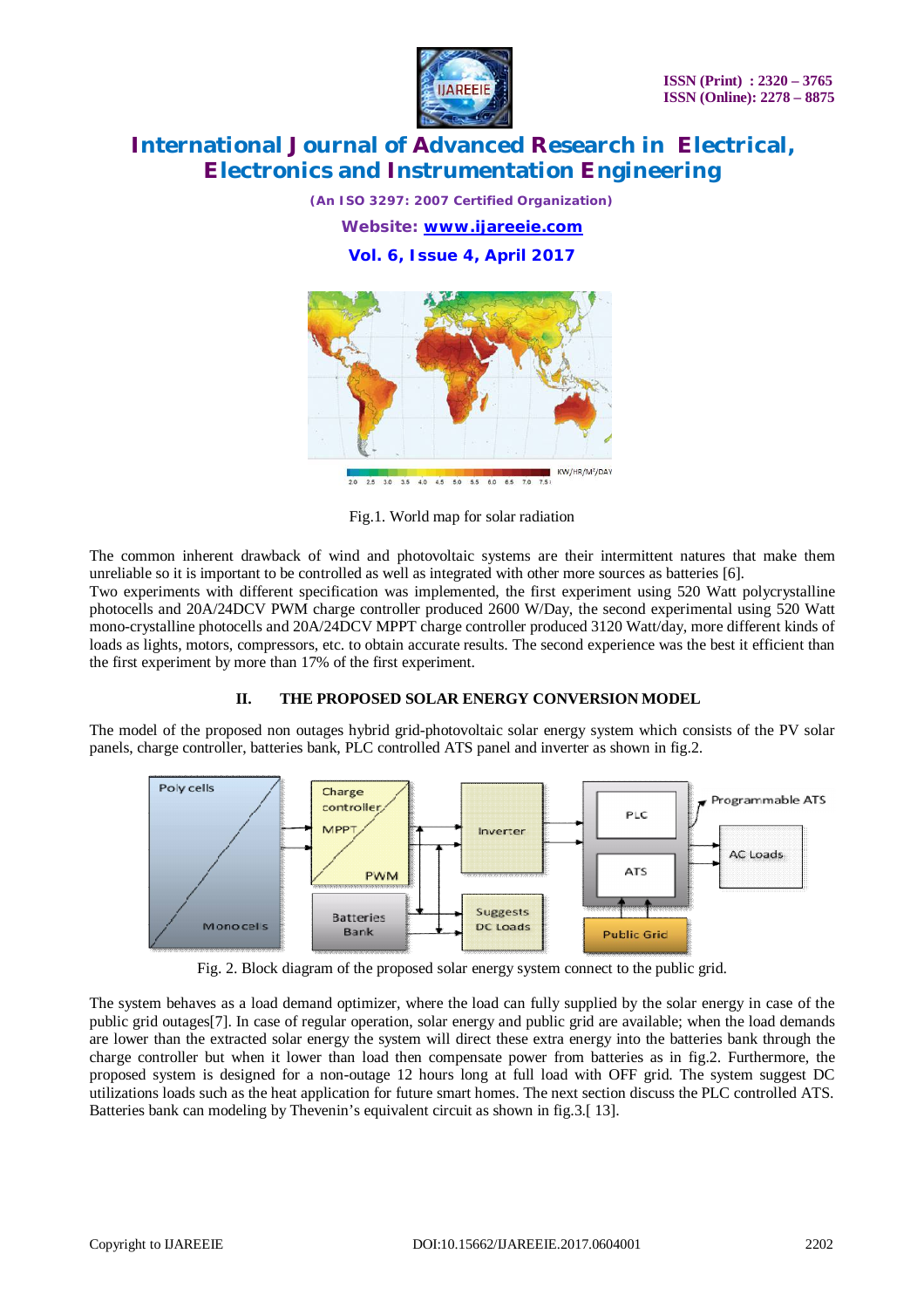

*(An ISO 3297: 2007 Certified Organization)*

*Website: [www.ijareeie.com](http://www.ijareeie.com)*

**Vol. 6, Issue 4, April 2017**



Fig. 3. Theremin's equivalent circuit of the battery

The equivalent capacitance  $c<sub>b</sub>$  is given by

 $Cb = (KWH * 3600 * 1000) / 0.5$  (Voc max – Voc min)

Where  $C_b$  equivalent capacitance. voc max maximum open circuit voltage. voc min minimum open circuit voltage.

#### **III. PROGRAMMABLE ATS SYSTEM**

In spite of fixed relay system (non programmable) ATS is working efficiently in many applications it could causes some delay. The research and development of non-outages loads are full field to improve the ATS performance as in fig.4.



Fig. 4. PLC System block diagram.

The Delta PLC 32 In/Out, 7 outputs and 18 inputs is used for an interactive ATS. The different ATS scenarios will configured later.

#### **IV. PROPOSED CONCEPT FOR THE HYBRID LOADS SECTIONS**

The PLC control ATS allows to make an integrated system of domestic energy management depending on the accumulation between the solar and the public utility grid. The system divides the home into three distinctive sections. As shown in fig.5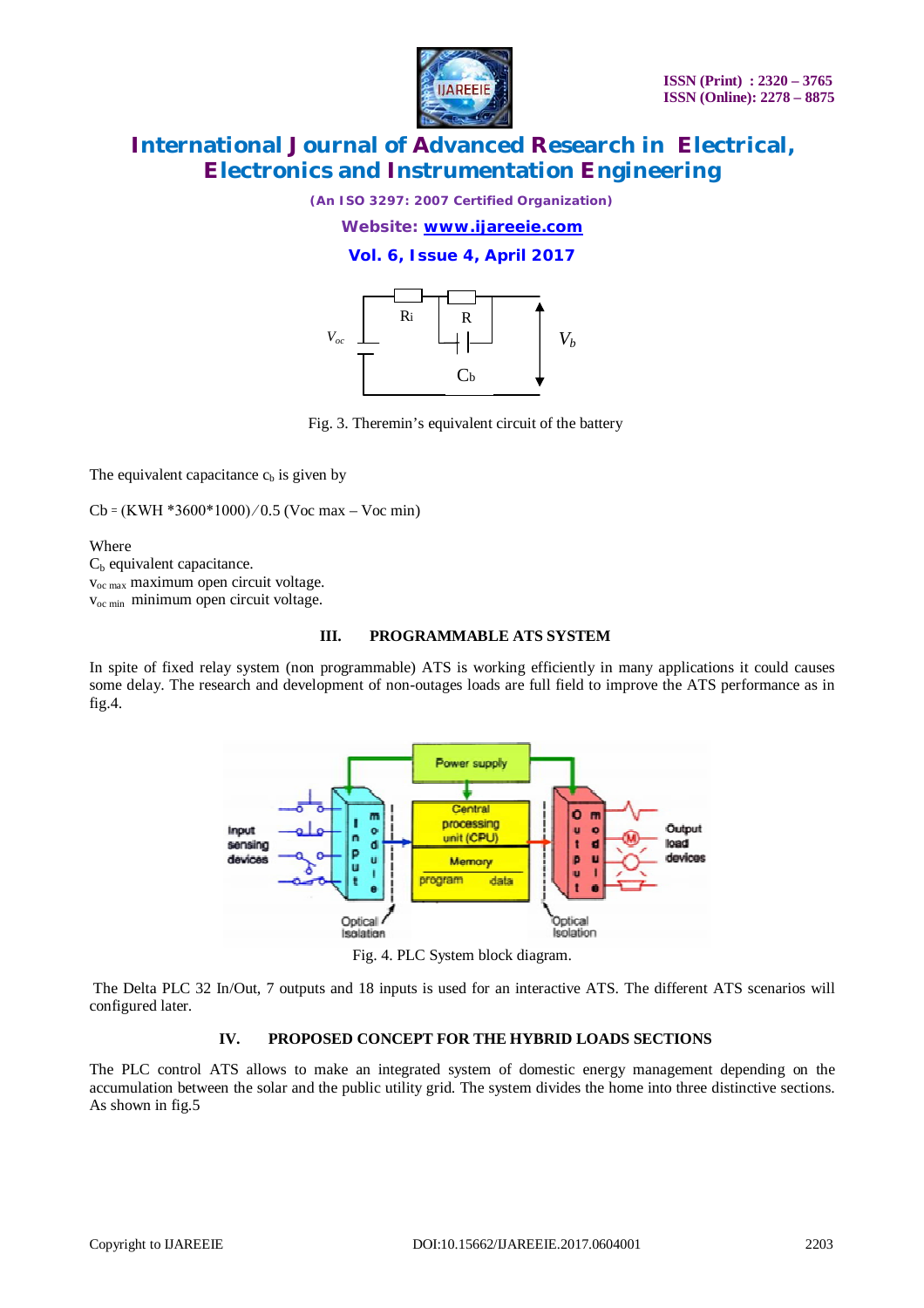

*(An ISO 3297: 2007 Certified Organization)*

*Website: [www.ijareeie.com](http://www.ijareeie.com)*

**Vol. 6, Issue 4, April 2017**



Fig.5. Apartment proposed sections.

Section 1 will depend mainly on the solar energy, the other two sections are fed from the public utility grid automatically. The system is designed to switch the source automatically, triggering design and PLC program as shown in table. 1.

| <b>PLC Switches</b> | Sec 1  |                       | Sec <sub>2</sub><br>$\overline{2}$ |        | Sec 3          |        |  |
|---------------------|--------|-----------------------|------------------------------------|--------|----------------|--------|--|
|                     | K1     | K <sub>2</sub><br>bAd | K <sub>3</sub>                     | K4     | K <sub>5</sub> | K6     |  |
| No-utility          | OFF    | ON                    | OFF                                | ON     | OFF            | ON     |  |
| No-Solar            | ON     | OFF                   | ON                                 | OFF    | ON             | OFF    |  |
| Automatic           | OFF    | ON                    | ON                                 | OFF    | ON             | OFF    |  |
| Manual              | ON\OFF | ON\OFF                | ON\OFF                             | ON\OFF | ON\OFF         | ON\OFF |  |
| No-Solar, No-Grid   | OFF    | OFF                   | OFF                                | OFF    | OFF            | OFF    |  |

Tab. 1. PLC status design.

In case of the outages public utility grid K1, K3, and K5 contactors are switched OFF and the solar energy contactors (K2, K4, and K6) are switched ON but in case of no-solar energy, all the loads are connected automatically to the public grid. The system also offers the manual controlling capability as shown in PLC program in appendix A.



Fig. 6. PLC controller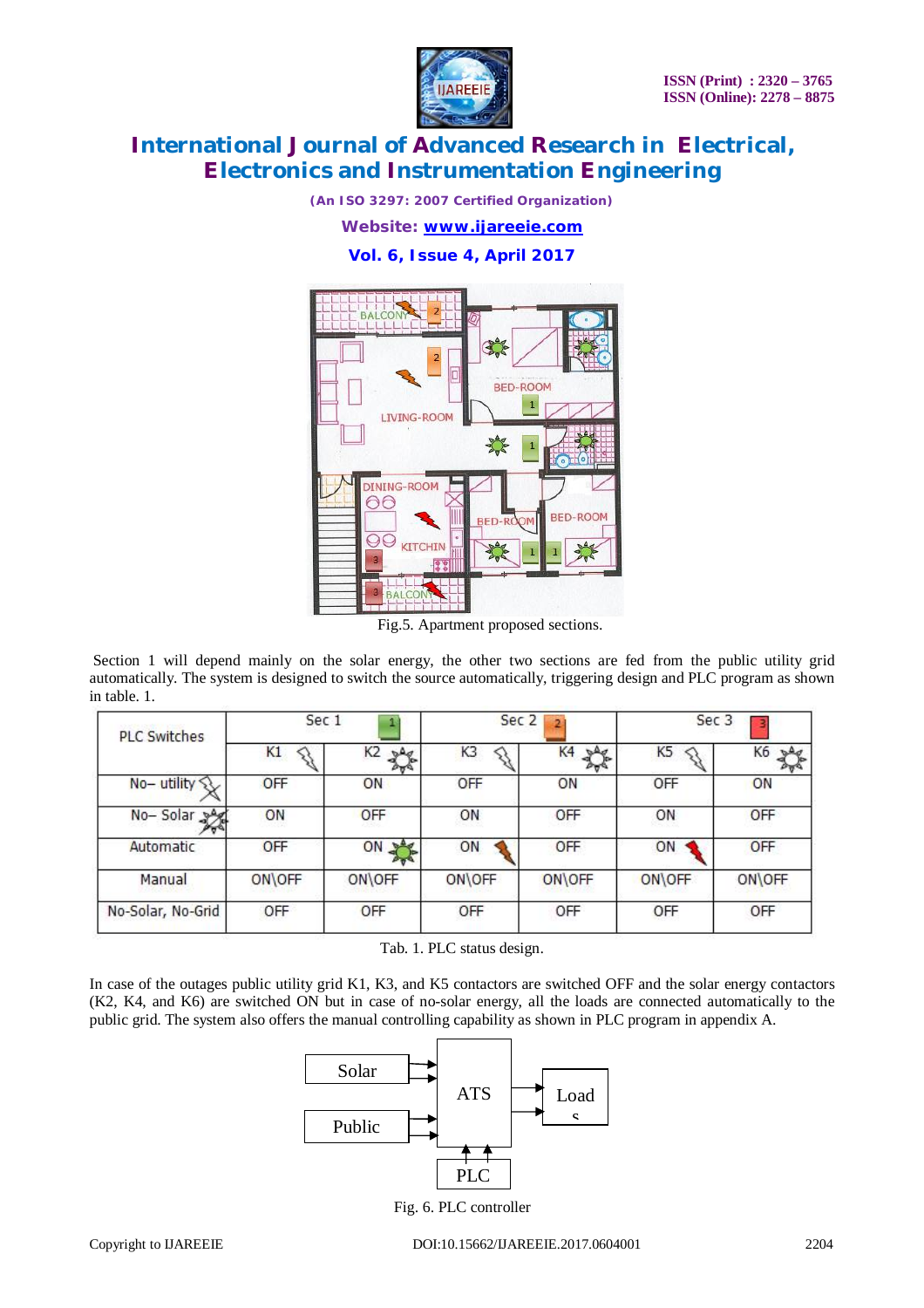

*(An ISO 3297: 2007 Certified Organization)*

*Website: [www.ijareeie.com](http://www.ijareeie.com)*

#### **Vol. 6, Issue 4, April 2017**

A solar energy system integrated with public grid through ATS as shown in Fig.6 includes the power feeders from two grids to the localized loads, while the control connection will be depicted in Appendix A.

A simulation Matlab model of a photovoltaic (PV) residential home system connected to the electrical utility grid has been discussed and presented in [11]. The PV array consists of one string of 12 /165 W modules that are connected in series. The inverter is modelled using a PWM-controlled single-phase full-bridge IGBT module (H-bridge). The initial input irradiance to the PV array model is 165 W and the operating temperature is 25º.

#### **V. ENHANCED PERFORMANCE OF THE PLC CONTROLLED ATS**

The PLC controlled ATS allows a real time optimized operation of the hybrid solar-grid system. In this work the PLC program is developed for maximum solar energy extraction. A lot of months typical reading of the grid meters with the normal operation of the targeted apartments displays clearly the flexible soft selectivity between either public grid or solar supply. One can grant much more shares of the solar energy of the proposed system w.r.t grid.

#### **VI. DESIGN CRITERION OF THE NON OUTAGES GRIDS**

Uninterruptible home power supply can be configured using different schemes. One of the promising alternatives; the hybrid photovoltaic-public grid power system. The reliability and the non-outages constrains of the proposed system leads to start the system design by calculating the typical loads demands. Case study of the most public residential homes demands are discussed in Table 2. The whole system is shown in fig.7.



Fig. 7. Implementation of the proposed system. {Solar panels, (ATS,Invertwe and Batteries), Delta PLC}

| No.            | Statement      | Pwer W                                                    | Qty.           | Duration Hr    | Power/day |  |  |
|----------------|----------------|-----------------------------------------------------------|----------------|----------------|-----------|--|--|
| 1              | Led lamps      | 9                                                         | $\overline{2}$ | 24             | 432       |  |  |
| $\overline{2}$ | Led lamps      | 9                                                         | 7              | 12             | 756       |  |  |
| 3              | Heater         | 500                                                       | 1              | $\overline{2}$ | 1000      |  |  |
| $\overline{4}$ | Boiler         | 500                                                       | $\mathbf{1}$   | 1              | 500       |  |  |
| $\overline{4}$ | Fan            | 65                                                        | $\overline{2}$ | 9              | 1170      |  |  |
| 5              | Router         | 10                                                        | 1              | 24             | 240       |  |  |
| 6              | Refrigerator   |                                                           | 1              | 24             | 1500      |  |  |
| 7              | T.V 32"        | 100                                                       | 1              | 9              | 900       |  |  |
| 8              | Mobil charger  | 10.5                                                      | 3              | 6              | 189       |  |  |
| 9              | Dishwasher     | ٠                                                         | 1              | 24             | 700       |  |  |
| 10             | Washing machen | 1000                                                      | 1              | 1              | 1000      |  |  |
| Total          |                | Average home consmption 8387 W/DAY (350W/Hr) $\pm 10\%$ . |                |                |           |  |  |

Tab. 2. Egyptian residence unit load analysis.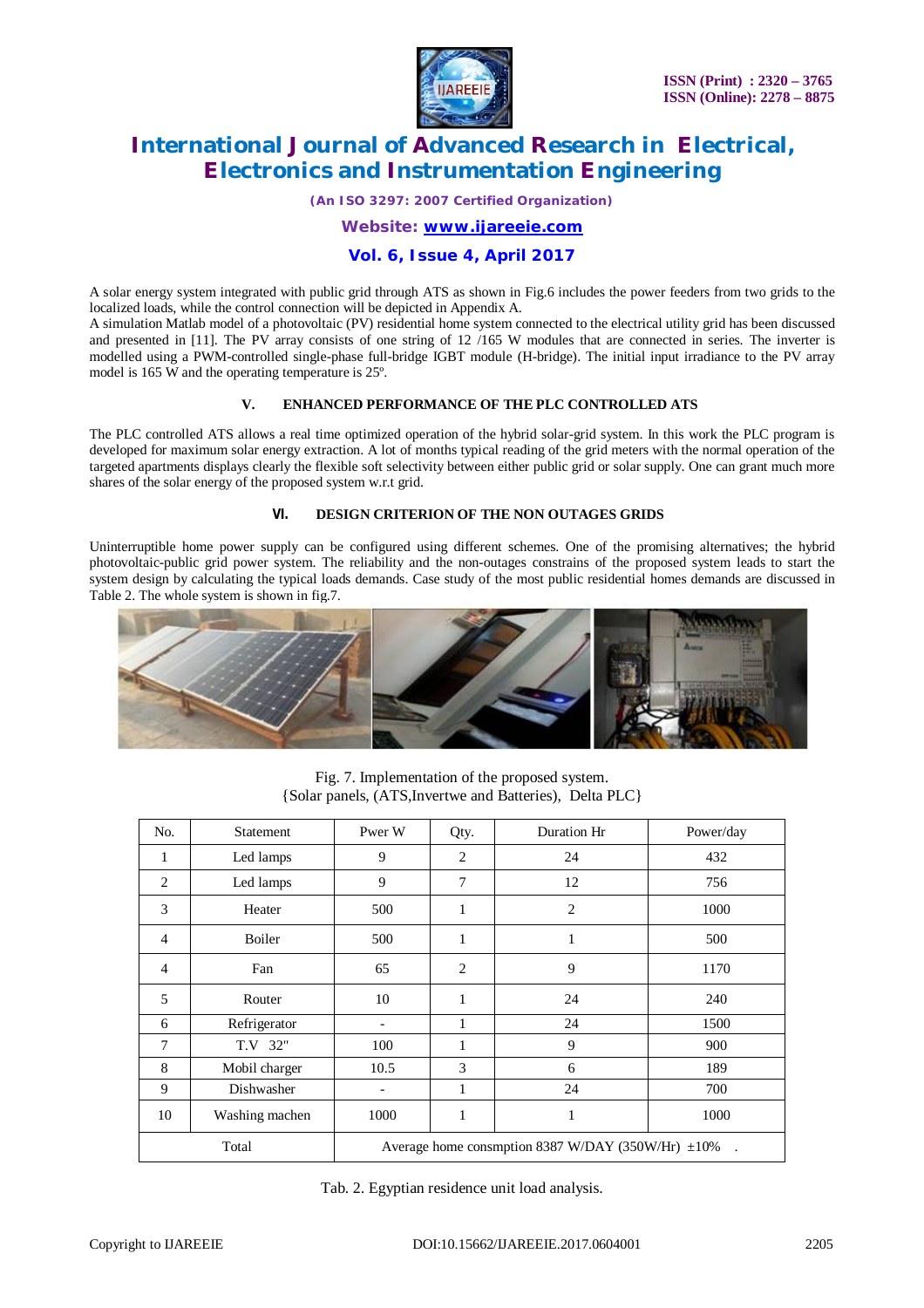

*(An ISO 3297: 2007 Certified Organization)*

#### *Website: [www.ijareeie.com](http://www.ijareeie.com)*

#### **Vol. 6, Issue 4, April 2017**

The whole system contains 2000 watt PV solar panels, 20 Ampere 420DCV charge controller, two batteries bank 150 A/HR, PLC controlled panel and 3000-watt inverter this system can deliver power of about 10 KW/Day.

#### **VII. PERFORMANCE PARAMETER OF THE SOLAR SYSTEM**

The rated and the prices of the system components at 2014 are listed in table .3. The duration of full loaded system has been obtained exprementaly by a full load operation and fully OFF Grid. The system grants a successiffly load operation for 12 hower. However the non-outages supply demandes is the most dominat an of this work, one can consider a partially non-outages supplies. For axample the non interruptable supply duration of the proposed system can be extreemly extended with a smart load mangement system (LMS). The system output current was stable about 2 ampare within the full load duration as well as 220 V system output voltage [11].

| No.            | <b>Statement</b>  | Characteristic<br>Qty.      |           | Price | <b>Notes</b> |
|----------------|-------------------|-----------------------------|-----------|-------|--------------|
|                | Solar cell        | 4                           | 130 W     | 2860  |              |
| $\overline{2}$ | Charge controller |                             | 20A       | 140   |              |
| 3              | Inverter          |                             | 1500 W    | 800   |              |
| 4              | <b>Battary</b>    | $\mathcal{D}_{\mathcal{A}}$ | $60$ A/HR | 1140  |              |
| 5              | <b>ATS</b>        |                             |           | 1000  |              |
| 6              | Els.              |                             |           | 200   |              |
|                | Total             | 6140                        |           |       |              |

Tab. 3. The prices of the solar energy system components.

One of the objectives of the proposed system is to reduce the bill of electricity consumption. This is done by transferring part of the loads to the solar energy system to be in a lower accounting slice. With the importance of taking into account the lower cost of the proposed system and how to compensate what was paid during the appropriate period so design theproposed system 520 watt in table 3, the best thing is to produce power for it about 3120 watt/Day but lack of sunshine means the worst case that no produce power. Another objective for this system that life time for full loads which are 4 led lamps, TV, Refrigerator, Fan, Router and Mobil charger about 12 Hr withowt outages table 2 (Egypt Home). Slice electricity consumption for this apartment, according to the bills in third slice 55 piasters in Egypt (North Cairo Electricity Distribution Co.). Therefore equivalent to the annual consumption 704 EP/Year.Then through 8.7 years the system can recover its cost but when the consumption is more than 1000 KW monthly, the system will cover its cost through 5 years.

When we apply this system in commercial or industrial units, it will cover its cost in 4.8 years.

#### **VIII. SYSTEM ANALYSIS AND THE LOAD OPERATION**

The consumed power in (watts) of the operating loads home started to be measured in January 2014 only utility grid supply. From January 2015 to January 2016 the meters reading is obtained for the proposed hyprid solar grid/utility grid supply.

Couple of years results comparison of the reaized hybrid system.

The two years results have been carrying out for two interval, the bills are obtained and calculated. On the second interval of (2014 to 2015), the solar energy system was inserted in parallel with the public grid through the PLC controlled ATS system. Table 3. includes both the resuls of the two interval total results in Appendex B.

| Grid metres of the targeted appartements | Estimated solar power |    |
|------------------------------------------|-----------------------|----|
| $2014 - 2015$                            | 1280                  |    |
| 3539 (KW)                                | 2259 (KW)             | ΚW |

Tab. 3. The resuls of the two interval.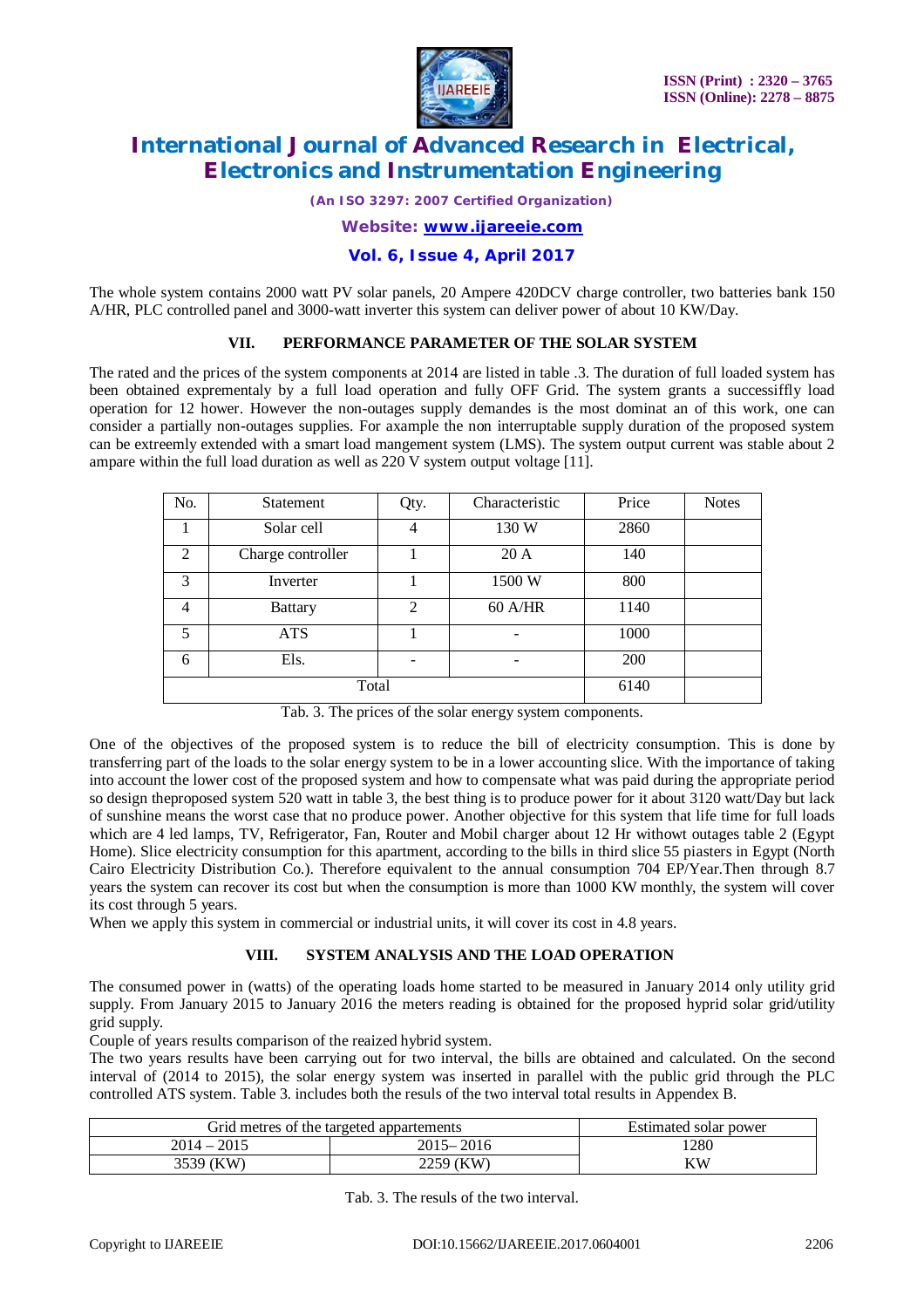

*(An ISO 3297: 2007 Certified Organization)*

*Website: [www.ijareeie.com](http://www.ijareeie.com)*

#### **Vol. 6, Issue 4, April 2017**

Reviewing the incoming data for the previous Table.3. The measured data shows the difference in consumption reducing due to the presence of the solar energy integrated with the public electricity network.

#### **IX. CONCLUSION**

A cost and non-interruptible optimized hybrid solar-grid system is proposed, simulated and realized. The system is simply working with ON/OFF grid. One of the systems aims to utilize the maximum permissible extracted energy from solar cells. The second aim is the sustainability of the process where the battery bank is designed to cover the daily load requirements by using new connection (parallel grids). The system ATS is configured for an automatic navigation between manual or automatic switching. The system model has been implemented and tested using the Matlab Simulink packages. Two years, the electricity bills have been displayed clearly cost reduction that are sometimes reach more than 35% of the only grid supply.

#### **REFERENCES**

- [1.] Hui, Joanne, AlirezaBakhshai, and Praveen K. Jain. "A hybrid wind-solar energy system: A new rectifier stage topology.", IEEE *Applied Power Electronics Conference and Exposition (APEC),* pp. 155-161., 2010.
- [2.] El-Sayed S.A. Said "*"*A Solar-Wind Energy Source Interface with the Public Grid: Design and Implementation", *International Journal of Advanced Research in Electrical, Electronics and Instrumentation Engineering* (IJAREEIE), Vol. 5, Issue 1, January 2016.
- [3.] Molina, Marcelo G., Euzeli C. dos Santos Jr, and Mario Pacas. "Improved power conditioning system for grid integration of photovoltaic solar energy conversion systems.", IEEE *Transmission and Distribution Conference and Exposition*, pp. 163-170., 2010.
- [4.] Delille, Uthier, Bruno Francois, and Gilles Malarange. "Dynamic frequency control support by energy storage to reduce the impact of wind and solar generation on isolated power system's inertia." *Sustainable Energy, IEEE Transactions on* 3, no. 4, pp.931-939, 2012
- [5.] Yogianto, Agus, HendraBudiono, and Indra A. Aditya. "Configuration hybrid solar system (PV), wind turbine, and diesel." , IEEE *Power Engineering and Renewable Energy (ICPERE),* pp. 1-5, 2012.
- [6.] Nan, Jiang, and XuHonghua. "Detection platform design of solar energy grid-connected photovoltaic system.", IEEE *Power System Technology (POWERCON)*, pp. 1-4, 2010.
- [7.] Costa, Marco AD, Guilherme H. Costa, Anderson S. dos Santos, Luciano Schuch, and José R. Pinheiro. "A high efficiency autonomous street lighting system based on solar energy and LEDs." IEEE *Power Electronics Conference, COBEP'09. Brazilian*, pp. 265-273., 2009.
- [8.] Quan, Zhen Hua, Ning Jun Li, and Yao Hua Zhao. "Experimental study of solar photovoltaic/thermal (PV/T) system based on flat plate heat pipe." IEEE *Power and Energy Engineering Conference (APPEEC),* pp. 1-4., 2011.
- [9.] Adhikari, Neha, Bhim Singh, and A. L. Vyas. "Design and performance of low power solar-PV energy generating system with zeta converter." *IEEE Industrial and Information Systems (ICIIS),* pp. 1-6, 2012.
- [10.] Jian, Sun, and Shi Mingheng. "Numerical simulation of electric-thermal performance of a solar concentrating photovoltaic/thermal system." IEEE *Power and Energy Engineering Conference, APPEEC*, pp. 1-4., 2009.
- [11.] Mahmoud Elwany, El-Said Soliman A. Said, Mohamed Ibrahim. A. Arafa "Performance Enhancement of a Localized Solar Energy Systems Connected to the Public Grid for an Optimal Power Cost" Energy demand management in the Arab countries Conference, Nov. 2016.
- [12.] S.Y.Wong, A. Chai."An off-grid solar system for rural village in Malaysia" IEEE 978-1-4577-0547,2012.
- [13.] M. F. Almia,b, M. Arroufb, H.Belmilia, S. Bouloumaa, B. Bendiba " Energy management of wind/PV and battery hybrid system "ISSN Society of Digital Information and wireless communication, 2014.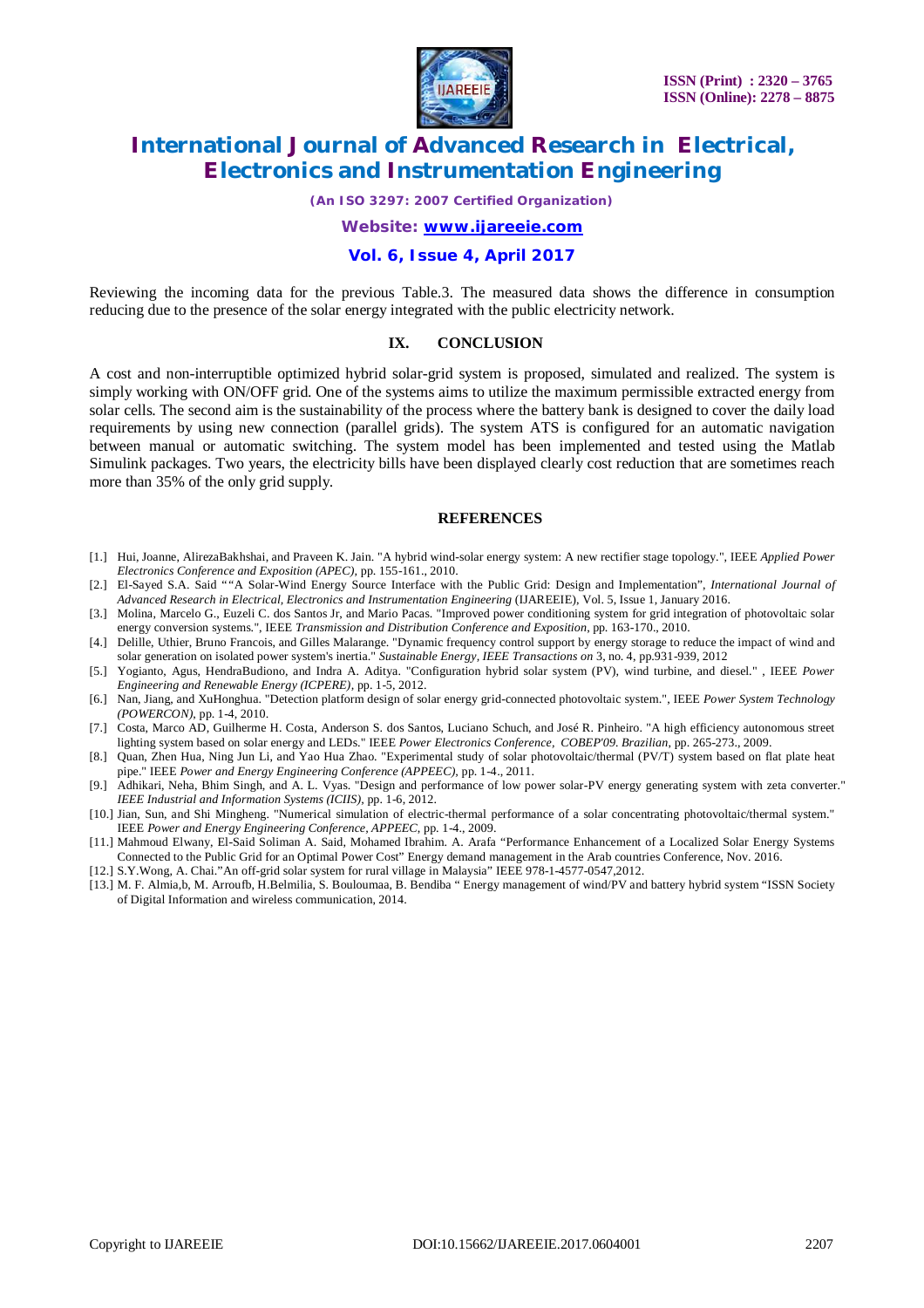

*(An ISO 3297: 2007 Certified Organization)*

*Website: [www.ijareeie.com](http://www.ijareeie.com)*

#### **Vol. 6, Issue 4, April 2017**

#### **APPENDIX A**



#### The PLC program **APPENDIX B**

| $N^{\circ}$             | Apartment | Power | 3059005 | 3060000 | Total   | 3059005 | 3060000 | Total | Total    |
|-------------------------|-----------|-------|---------|---------|---------|---------|---------|-------|----------|
|                         | Year      |       | 2014    | 2014    | 2014    | 2015    | 2015    | 2015  | Year     |
|                         | Month     |       | without | without | without | with    | with    | with  | produced |
| $\mathbf 1$             | January   | ΚW    | 101     | 100     | 201     | 72      | 93      | 165   | 36       |
| $\mathbf{2}$            | February  | KW    | 136     | 140     | 276     | 67      | 72      | 139   | 137      |
| 3                       | March     | ΚW    | 119     | 128     | 247     | 67      | 77      | 144   | 103      |
| 4                       | April     | ΚW    | 110     | 127     | 237     | 54      | 70      | 124   | 113      |
| 5                       | May       | ΚW    | 105     | 122     | 227     | 69      | 88      | 157   | 70       |
| 6                       | June      | ΚW    | 95      | 124     | 219     | 77      | 78      | 155   | 64       |
| $\overline{\mathbf{z}}$ | July      | ΚW    | 246     | 240     | 486     | 90      | 92      | 182   | 304      |
| 8                       | August    | ΚW    | 94      | 195     | 289     | 103     | 96      | 199   | 90       |
| 9                       | September | ΚW    | 248     | 268     | 516     | 127     | 148     | 275   | 241      |
| 10                      | October   | ΚW    | 147     | 160     | 307     | 120     | 133     | 259   | 54       |
| 11                      | November  | ΚW    | 131     | 127     | 258     | 102     | 139     | 241   | 17       |
| 12                      | December  | ΚW    | 121     | 155     | 276     | 92      | 133     | 225   | 51       |
|                         | Total     | КW    | 1653    | 1886    | 3539    | 1040    | 1219    | 2259  | 1280     |

The consumption value (KW) from the bills of electricity consumption through 2014 and 2015